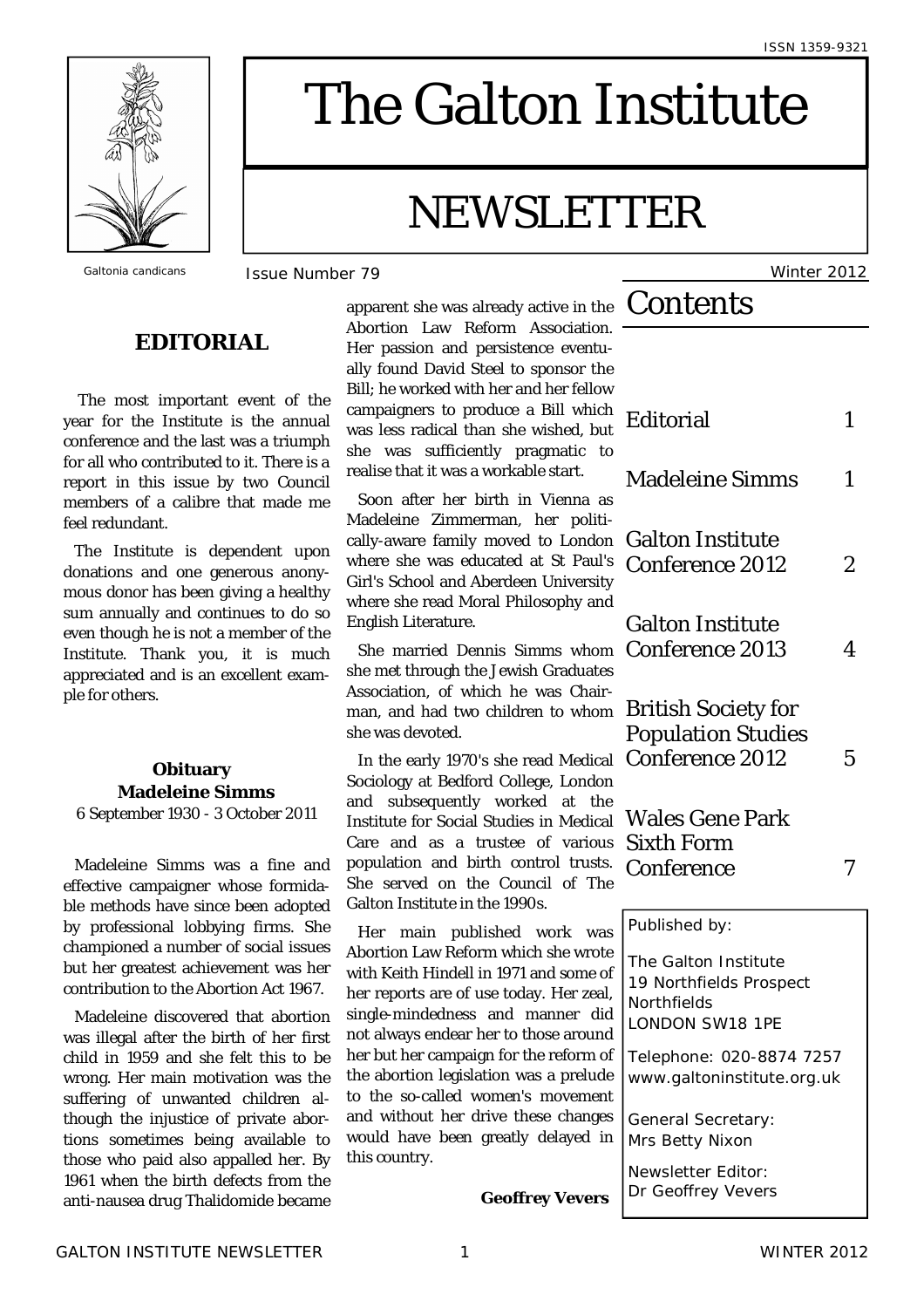#### **Galton Institute**

#### **Conference 2012:**

#### **Human Genetic Diversity**

#### *Report by Dr Elena G Bochukova and Dr Branwen Hennig*

The 2012 Galton Institute Conference was held on 14th November at the Royal Society, London The topic of the meeting was human genetic diversity and comprised eight high calibre presentations by distinguished speakers. The general theme throughout this year's conference could be summarised as 'Migrate and Mate'.

The first session started with **Professor Mark Stoneking** (Max Planck Institute, Leipzig, Germany) who presented the concepts of population spreading, and the utilization of modern genetic techniques to detect '**Archaic Admixture in Modern Human Populations'**. Introducing the topic of evolution of modern humans in its natural context of existing fossil evidence, he also emphasized the key contribution of factors such as migration and mating, and how these could be inferred by genetic evidence. He demonstrated the power of genetic tools to address controversies stemming from fossil data with regard to the origin of modern humans (e.g. multiregional evolution versus recent African origin). Using methods such as mitochondrial DNA (mtDNA) and Ychromosome analysis, and genomewide data, the genetics has spoken in support to a recent African origin of modern humans (~100, 000 yrs). Further exploration into the population admixture was aided by recent developments of the whole-genome sequencing techniques. Accumulating sequencing data from modern humans alongside ancient DNAs such as the Neanderthal has been generated over the past several years and is quickly shaping our current understanding of population mixing and spreading. In the latter part of his talk, Professor Stoneking focused on an intriguing story of the genomic sequencing of another ancient DNA specimen found in the Siberia's Denisova cave in 2010. The Denisovans genome revealed admixture with populations as far as South East Asia and Australia. A picture of multiple dispersals from Africa emerged as an overarching theme from this fascinating talk.

**Professor Himla Soodyall**  (National Health Laboratory Service, Johannesburg, South Africa) continued the theme of genetic diversity in relation to Africa, but focused on '**Population Genetic Studies in Africa**' rather than those without. She highlighted the benefits of employing a varied number of tools, including linguistic, climatic, archaeological and genetic methods to reconstruct the past. Of these, genetics gives us the least biased information. Findings from several past and ongoing studies in Africa and particular Southern Africa were described. Many of these used both mtDNA and Y chromosome markers as means to determine the matrilineal and patrilineal history of population ethnic groups, thus continuing on the 'migrate and mate' theme. Such studies have identified the Karretije people to relate to the oldest branches in the phylogenetic tree of (African) populations and corroborated the oral history of white ancestors (presumably from shipwrecks in the late 18<sup>th</sup> century) in family clans residing along the wild coast of South Africa. More recently, genome-wide screening of single-nucleotide polymorphisms (SNPs) is used for dis-

secting the genetic structure of African populations and their subgroups. Professor Soodyall finished emphasising the importance of public engagement with the community as basis for genetic studies in any setting, and gave examples of educational material used as part of her work.

'**Population Genetics of Admixture in the Americas'** was the original title of the next talk, but this was changed to **Population Genetics in the Personal Genome Era**  by **Professor Carlos Bustamante** (Stanford School of Medicine, USA) who delivered it. His research focuses on the fine-scale genetic structure of human populations and its implication for genomic medicine. In a time when majority of the genome-wide association studies use European ancestry samples, he argued the point that expanding our knowledge of common disease genetics could benefit greatly from investigation of rare disease alleles contributed by multi-ethnic samples. Furthermore, modern human population substructure and ancestry reconstruction has a direct relevance for the design of genetic studies. As clear illustration of the power of high-throughput sequencing technologies to identify precise genetic origin of a specimen was the story of 'Ötzi' (found in the Alps and likely >5,000 years old), whose genetic ancestry analysis identified as Sardinian man. More recently, modern inhabitants of the Americas have been the subjects of Professor Bustamante's work, and their genetic diversity was viewed in the context of historical circumstances. When genetic information from African Americans and Hispanic/Latino individuals is analysed, and matched with the history of the Americas (African slave trade and colonial history), then these mass migrations could be traced as genetic signatures. Utilizing this information when designing further genetic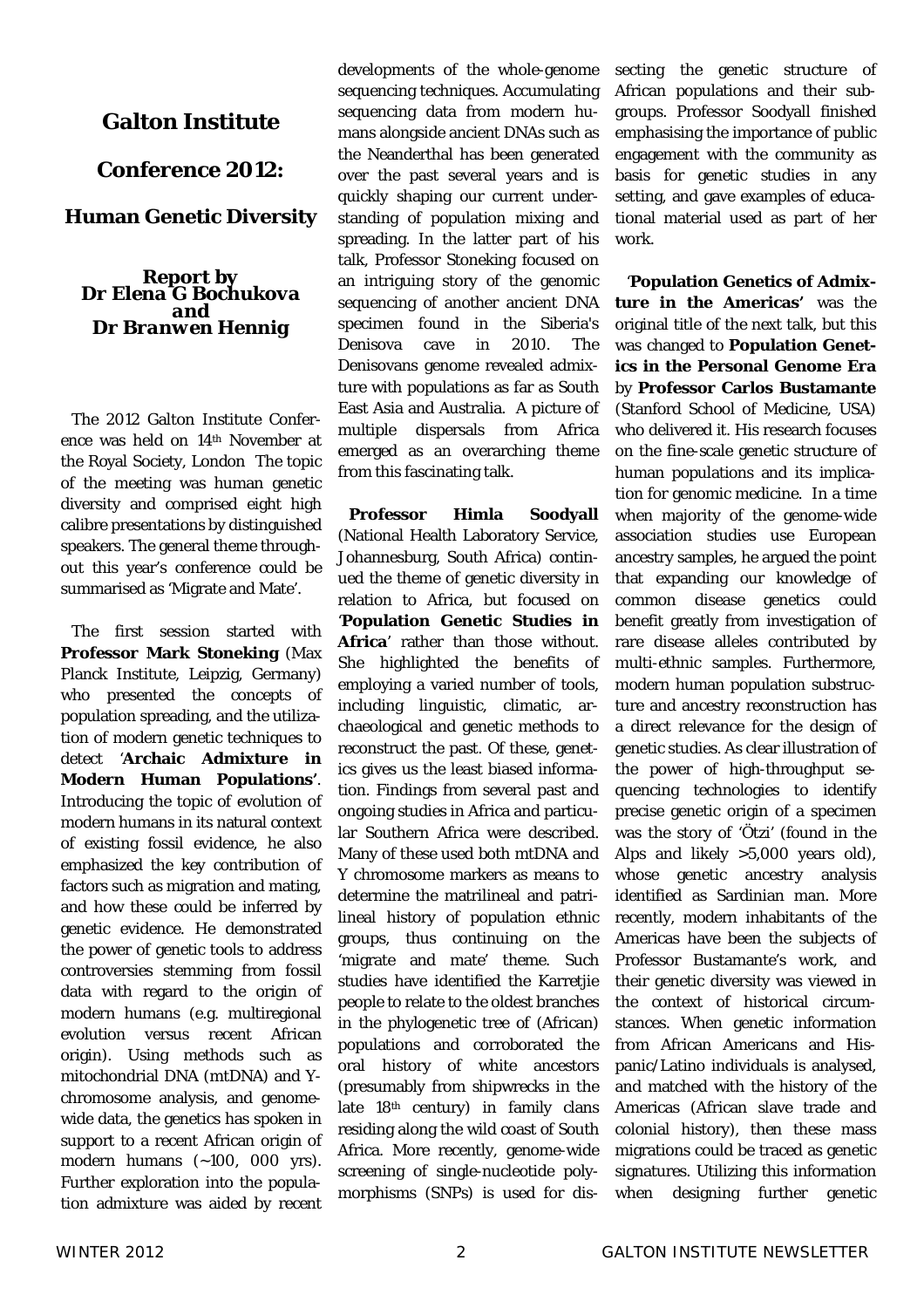studies could become a powerful tool causal genetic variation and downto uncovering more contributing alleles in disorders. complex options.

conference attendants was made in **Montgomery** (University College the presentation on '**A Genetic Map**  London) and entitled '**Rock, Blue of the People of the British Isles'**  by **Professor Sir Walter Bodmer**  (Department of Oncology, Weatherall Institute, Oxford and The Galton Institute). This collaborative project generated a genetic map based on data on >600,000 SNPs from just over 2000 individuals from rural areas of the UK who's four grandparents are from the same area. Professor Bodmer stressed how crucial it is to take account of correlations between genetic markers (so called linkage disequilibrium) to avoid skewing of a genetic map. The analysis of these data demonstrated in an elegant manner that the British population can be subdivided into several groups based on their genetic make-up, e.g. distinct subpopulations clusters in the Orkneys, the tips of Wales, Cornwall, Devon, the Welsh borders and so forth. These groups correlate well with geographic regions, surnames and historic events. In parallel a genetic study on a studies can aide to further our under- the human genome, most of these number of European populations was carried out. This helped to determine the origin of different population groups on the British Isles. For instance the ancestry of present day residents of the Orkney Islands can be shown to go back to the Vikings. Similarly, the genetics indicate that historic Anglo-Saxon invasions have contributed a component of Danish and German ancestry to population sub-groups living further south in the United Kingdom.

 Professor Bodmer concluded on the note that underlying population context of genetics of health and vating talk on '**The Interplay of**  grounds affecting the detection of Genetic Diversity'. Dr Myers intro-sites of recurrent disease-causing

disease- stream diagnostic or treatment

A shift closer to home for most delivered by **Professor Hugh**  The **2012 Galton Lecture** was **Genes and Getting High. How we cope when oxygen is scarce?**'. He gave an overview of the earth's development to an oxygen-dependent environment with evolution of most living forms of life along the way. Several examples highlighted the adaptation to (temporarily) hypoxic situations, such as carps in anoxic lakes frozen over during winter or humans living at high altitude. Genetic work on Tibetans indicates that variation in the EPAS1 and the ADAM17 genes are associated with duced recombination as an essential low haemoglobin levels in blood. Both part of reproduction: a motor for these genes are biological plausible generation of diverse haplotypes in candidates in oxygen metabolism, for the populations. The factors controlexample EPAS1 encodes the tran-ling this process have been investiscription factor HIF2a, which stimu-gated in large-scale population data lates production of red blood cells including the international HapMap and thus increases the concentration project. When subjected to systematic of haemoglobin, but this does not analysis the patterns of recombinaexplain the whole picture of adapta-tion in humans show non-random tion to hypoxic conditions. However, narrow 'hotspots' in both sexes, evidence from epidemiological occurring not uniformly throughout standing. For instance, leptin and have a short lifespan and are not ghrelin hormonal regulation of shared with closely related primates appetite leads to the well documented such as the chimpanzee. weight loss at high altitude. This may lead to reduced maintenance costs through a reduction of protein bination takes place and the very synthesis and a switch of the metabolic pathways from anabolism to catabolism. Professor Montgomery concluded that adaptation to a hypoxic environment is unlikely to be based on an increase in oxygen delivery, and more likely to be due to reduced use or need for oxygen.



*Professor Hugh Montgomery with the silver Galton Plate, presented in recognition of the delivery of the 96th Galton Lecture at the 2012 conference* 

genetics needs to be considered in the Statistics, Oxford) delivered a capti-first sequence motifs associated with disease, with different genetic back-**Recombination and Human** evidence that these same motifs mark **Dr Simon Myers** (Department of around the hotspots characterized the What determines where the recomexistence of recombination hotspots? This research has a direct relevance to the so called 'genomic disorders' where recombination goes wrong – e.g. mechanisms such as nonhomologous allelic recombination (NAHR) lead to gross genomic defects and copy-number variation. Bioinformatic analysis of the sequences activity, and produced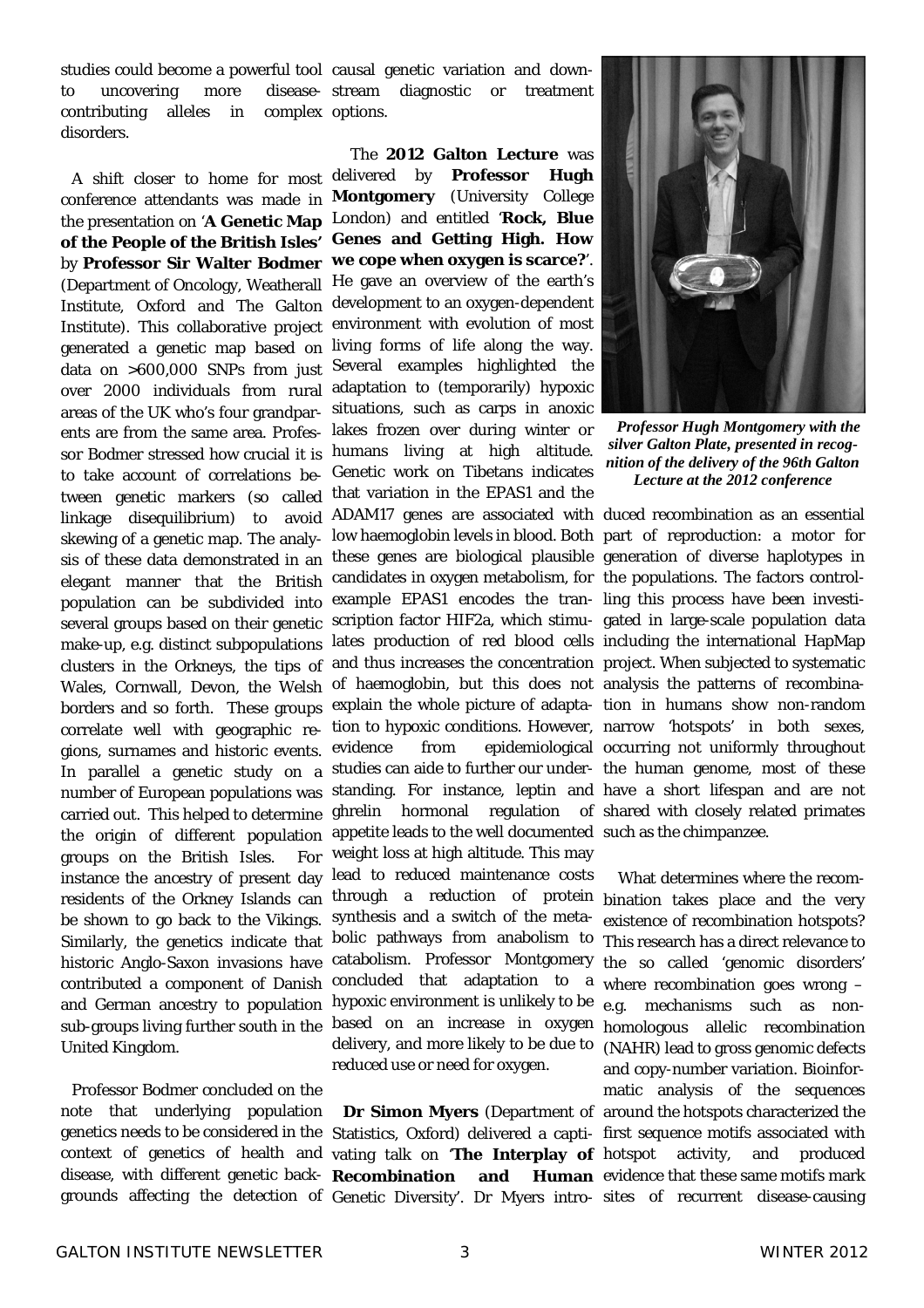genomic rearrangements in humans. variant calling is still difficult and the challenge in this line of research.

in Human Health and Disease'. sleep architecture. Although Fisher's Infinitesimal studies (GWAS), such studies have comparison of human and chimpanexample, joint effects of protective these species. alleles in IL23R, ERAP1 and the HLA-

B loci have been shown to reduce the risk of ankylosing spondylitis by about a 10-fold. Other studies using a model comparison framework have demonstrated that different subtypes of ischaemic stroke appear to have a different genetic substructure. Another example where GWAS has been successful in informing about the underlying disease pathways has been the identification of the *BCL11A* gene (transcriptional master regulator of the haemoglobin switch) in sickle cell disease and malaria protection. This discovery also offers a potential new route for clinical intervention and switching to a higher protective level of foetal haemoglobin HbF in adults. Genomewide approaches provide us both with advantages, e.g. identifying new genes, new phenotypes, causal variation, as well as challenges, e.g.

turer was **Professor Peter Don-**disease. He gave an example of a Greek influences in Sicily and Anato-

model, which in essence says that The final part of Professor Don-'migration and mating' between many SNPs of small effect act on nelly's talk explained the principle branches nicely rounded off this most disease (and are thus not useful in behind the maintenance of variation stimulating day. risk prediction), rings true in the in the gene pool due to a selective context of genome-wide association advantage, and presented data from a been successful in shedding light on zee DNA, indicating the presence of the underlying mechanisms and ancient balancing selection that has pathways that lead to disease. For occurred before the separation of

Further bioinformatic interrogation genome annotation far from perfect, was unfortunately unable to attend led to the identification of a fast are being used more and more and conclude the conference. The day evolving zinc-finger protein, PRDM9, frequently in part due to becoming thus ended with **Professor Alberto**  as binding to these hotspot motifs. more affordable over time. Professor **Piazza** (University of Torino and Genome-wide comparison of recom- Donnelly focused on the clinical Human Genetic Foundation, Torino, bination patterns across populations utility of whole-genome sequencing Italy) who spoke about 'The Italian reveals population-specific hotspots, describing the progress on the Genome Project'. The research and the dynamics of their appearance WGS500 project currently running in described shows many parallels to the and disappearance will be the next Oxford, where 500 clinical samples 'Genetic map of the British Isles' This year's Fisher Memorial Lec- ing in uncovering novel aetiology of on the genetic data, e.g. the strong nelly (Department of Statistics, collaborative work which has recently lian connections in the origin of the Oxford and Wellcome Trust Centre identified a brain glutamate channel Etruscans, were presented. The final for Human Genetics, Oxford). His gene mutated in a family with mental point made about the inaccuracy of talk was entitled '**Genetic Variation** retardation and specific defect in classical phylogenetic trees, where with various rare genetic defects are study in its design and analysis being sequenced and already succeed-methods. Interesting anecdotes based **Professor Luca Cavalli-Sforza**  changes in one branch are not independent from those in another due to

> The conference was organized and chaired by Professor Sir Walter Bodmer, Professor Adam Eyre-Walker and Professor Philippa Talmud, with help from Betty Nixon and many thanks to the Royal Society for hosting this event.



*Professor Peter Donnelly, FRS with the Fisher Memorial silver dish presented in recognition of the delivery of the 31st Fisher Memorial Lecture*

**Elena G. Bochukova**, University of Cambridge

**Branwen J. Hennig,**  London School of Hygiene and Tropical Medicine

#### **THE GALTON INSTITUTE CONFERENCE 2013**

**To be held at The Royal Society on Wednesday 6 November, 2013**

**Insect and zoonose genomes and human health**

Admission: free but strictly by ticket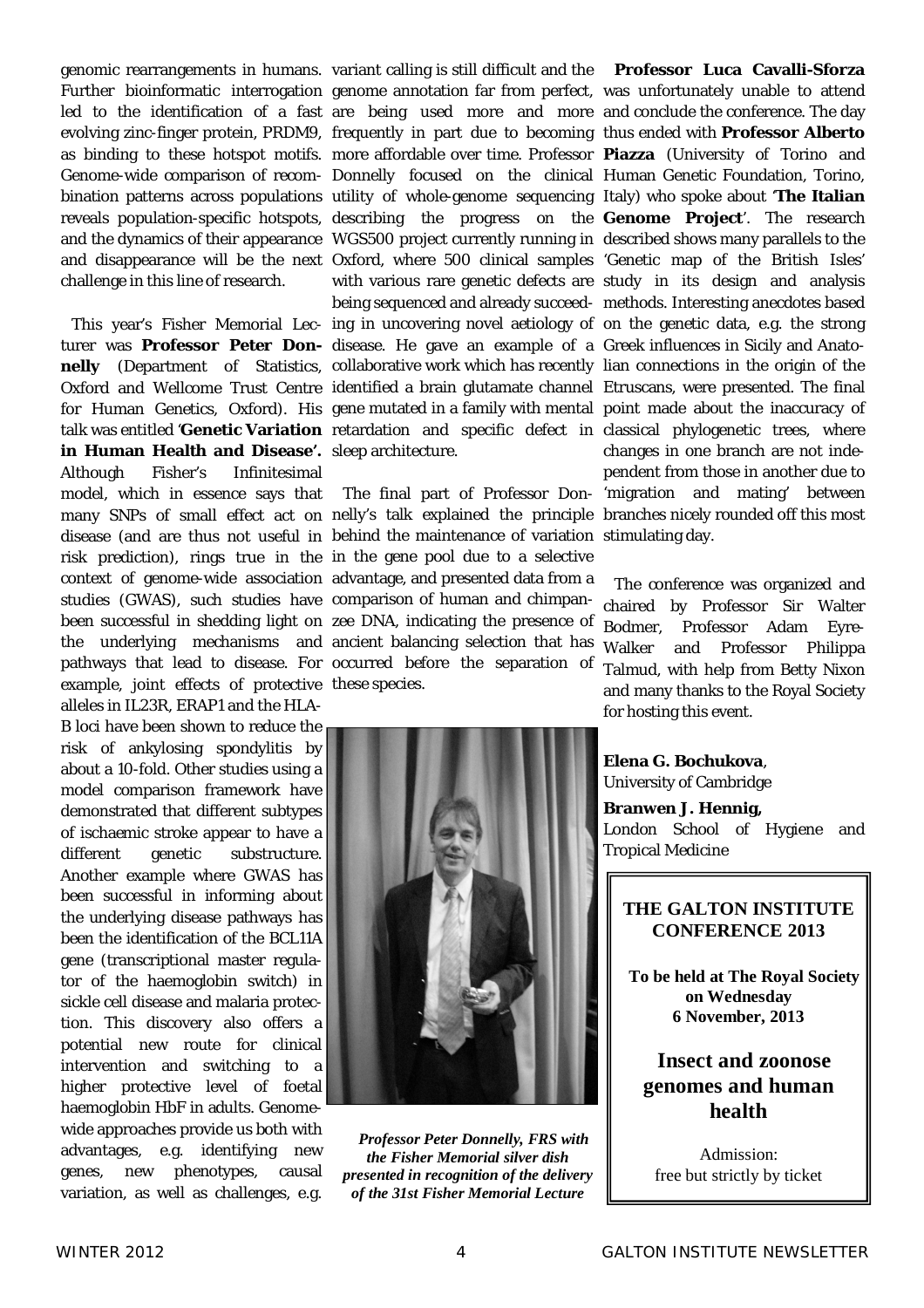### **British Society for Population Studies**

#### **Annual Conference 2012**

The 2012 British Society for Population Studies Conference, held at the University of Nottingham from 10-12 September, was the best-attended annual conference for many years, with over 250 participating and with 128 submitted papers presented.

 In addition to the two plenary sessions reported on below, there were training events. One was on sex ratios, population pyramids and accessing the data of the Office of National Statistics led by Piers Elias. Others include the calculation of healthy life expectancies, by Pia lighted three historical paradigms, Wohland, on quantitative methods by Jo Sage and Elspeth Graham, and on event history analysis (also known as survival analysis) by Ben Wilson and Valeria Cetorelli. There was also a fringe meeting on social media and population studies.

 The full Conference programme and all abstracts can be viewed at the BSPS website at: www2.lse.ac.uk/socialPolicy/BSPS/ annualConference/2012/Home.aspx

#### **Plenary 1:**

#### **Professor Peter McDonald**

(Australian National University and President of the International Union for the Scientific Study of Population)

#### *A century of population studies, Society and Population Studies' Societies.*

Professor McDonald provided a union for the Scientific Investigation comprehensive history of the Interna-of Population Problems (IUSIPP), in tional Union for the Scientific Study 1928. She received little credit for this of Population (IUSSP) and the at the time, and despite the will of Population Association of America advocates. (PAA).

influence of notable characters in association continued to operate as a laying the foundations for the first consortium of national committees, population associations. In addition with various degrees of success, and to esteemed demographers like Frank after a gap during the Second World Lorimer, there were surprise benefac-War, it was restarted in 1947 and tors like Edward Willis Scripps, a became the IUSSP. media mogul in the mould of William Randolph Hearst (or Citizen Kane). He emphasised the tension between advocacy and the history of population associations and then highlighted three historical paradigms. Each is related to birth control and show the thinking of many advocates and academics in the 1920s and 30s. The Neo-Malthusians saw population growth as a potential threat to capitalism and economic growth; Eugenicists were primarily concerned with the quality of a population and spent much time considering fertility differentials.

 Professor McDonald then higheach related to birth control, which show the thinking of many advocates and academics at the time. Although far from novel, the ideas of the Neo-Malthusians saw population growth as a potential threat to capitalism and economic growth. Eugenicists on the other hand, were primarily concerned with population "quality", and spent much time considering fertility http:// differentials.

> More controversial than either of these, at the time, was the issue of access to contraception, which was the primary concern of many feminists and those supporting women's rights, including Margaret Sanger. She was the main organiser of the first international population conference (held in Geneva in 1927), which led to the formation of the first international population association, the Assembly of the International this first association refused to make a statement on

He began by examining the population policy. This international

 Professor McDonald discussed the influence of these two associations on later events; these include the IUSIPP's committee in America (imaginatively named the American National Committee), organised the first meeting of The Population Association of America (PAA). As with the IUSSP, the PAA's dilemma from its inception was the extent to which it should 'follow the money' or 'maintain the purity of scientific endeavour'. The first President of the PAA, Henry Pratt Fairchild, and several subsequent Presidents (Louis Dublin, Frederick Osborne, and Warren Thompson) met in 1931 at the Town Hall Club in New York City. Also at this meeting of 38 people, was Margaret Sanger. Osborne suggested that she should not be put forward as an officer of the organisation because he felt the PAA should have a scientific focus, rather than an activist orientation.

In the final section of his lecture, Professor McDonald followed the birth of these two associations forward in time, and discussed their influence upon more recent events. These included the formation of the Population Investigation Committee (1936), UN population division (1946), Institut National d'études Démographiques (1946) and Population Council (1953), alongside other organisations that came to be firmly involved in population issues, such as United States Agency for International Development.

 He summarized the current situation with the wide range of existing associations cooperating with each other and that the discipline of populations studies had never been in a healthier state.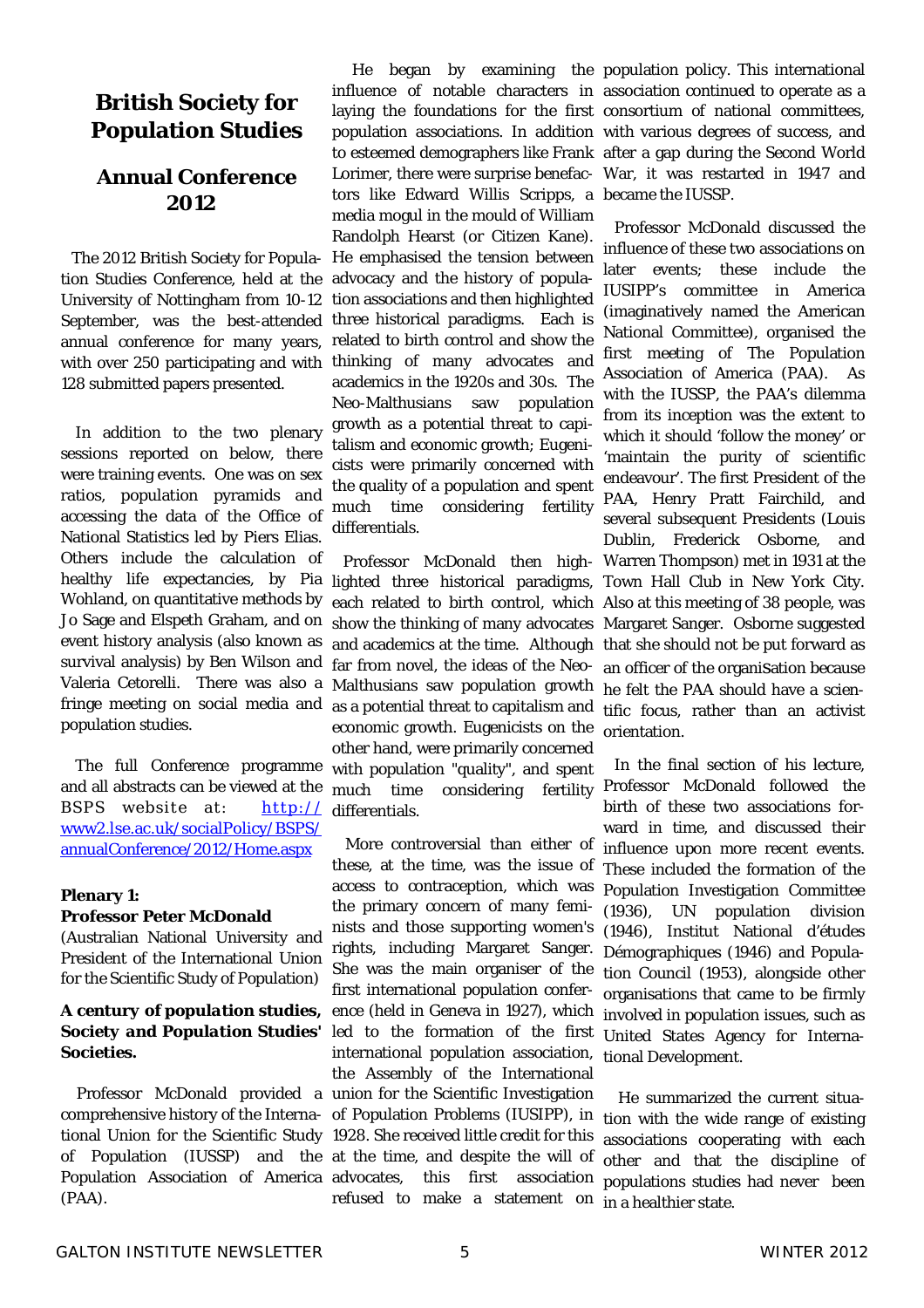#### **Plenary 2: Professor Danny Dorling**

(University of Sheffield) and

#### **Glen Watson**

(Office for National Statistics)

#### *The 2011 Census***.**

With the first UK census results still extended plenary session to two capture all the human reasons that excellent and knowledgeable speak-might affect Census results in one ers. Danny Dorling of Sheffield direction or another. University focused on the headline results of population growth, and how Watson, Director of the Census and soon to become ONS Director General, focused on taking the census. all, the 2011 Census can be described as the best since 1981, and perhaps the best ever.

 Danny Dorling started by noting that the census estimate of 56.1m residents in England and Wales was half a million more than had previously been estimated. It was 3.7m more than in 2001, and 5.3m more than in 1991. The figures tell of an accelerating growth with largest increases in London Boroughs such as Newham and Tower Hamlets, but also elsewhere such as Manchester, and in the 18-29 age group. Can we believe it? The difference with the previous estimates is mainly an increase of women in their late twenties and thirties, perhaps uncounted immigrants from the 'good' times earlier in the 2000's. The Office for National Statistics' own final reconciliation report will not be delivered until December. Danny suggested that there are more people who are resident in more than one country, particularly other countries of Western Europe, which may increasingly lead to duplicate but correct counting.

 While Danny was not critical of the numbers counted as residents, he does believe that the 95% confidence limits over-estimate the certainty of

hot off the press, conference gave an response could be good enough to improve confidence in the results. the estimates for each area. The areas with lowest return rates meant published 95% confidence estimates that some easier areas did not reach vary from 0.6% for some Districts as high a response as they would have including in Norfolk, to between 3% in earlier censuses, but no Local and 4% for Liverpool, Hammersmith Authority had less than an 80% & Fulham, Camden, Plymouth, and response rate in 2011, compared with Kensington & Chelsea. He did not 13 such areas in 2001. This reduced think that the models of non-range of response rates helped to

sure we could be of them. Glen population is unique in Europe. up' the census database with records Their presentations are available on years before 2011, noting the stronger 2001 experience, also a good achievethe BSPS conference website. All in cuts in public expenditure in the UK. ment given that in 2011 it was more England and Wales' accelerating provides the details required to 'fill Danny speculated that this may be to represent missed residents. It related to the way each government achieved a minimum 70% response was dealing with the recession in the rate in every authority, equal to the

> He finally made a plea to consider areas, and social attitudes to door-tothe benefits of the census and the door interviewers have not improved. alternatives, since Francis Maude the Forms were taken to Trafford, at its Cabinet Office Minister had declared peak nearing 40 articulated lorrieshimself for change. Danny felt that full in a day, and after scanning there the census could only be replaced by was the biggest paper shredding personal microchips, of which he was operation in UK history. And finally, not in favour. In discussion Danny as discussed in detail in other seswas upbeat about the possibility of sions of the conference, the age-sex persuading politicians to change their structures of each local authority minds, if their individual passions, were subject to detailed validation ambitions and differences within the through 'deep dives' in comparisons government were all considered. with other data sources and demo-

 Glen Watson explained how the census was planned and executed and its subsequent processing and validation. Key features had changed to improve the fieldwork: an up-to-date address register with methodology to improve and validate it; online enumeration of substantial numbers of residents; and on-street collection focused on areas with lowest return rates, measured by a questionnaire tracking system. There were protests in particular over the use of arms manufacturer Lockheed Martin for the data processing, but none that significantly disrupted the collection.

 70% of the forms were returned by post before enumerators started on

 The post-enumeration Census Coverage Survey estimates nonresponse in each Local Authority and focused on the worst-to-enumerate graphic analysis.

 The results have been generally well-received. ONS provided graphical interfaces to the results at http:// www.ons.gov.uk/ons/guide-method/ census/2011/index.html, highlighting both a time series approach over the past century, and a comparison facility of population pyramids for any two local authorities. These were also syndicated to media websites which were particularly successful: ONS hits were only 10% of all the hits on the 100 years animation, for example, most of them being on the BBC website. Glen finished with "Enjoy the results so far: and believe them – I know I do".

those who had not. The emphasis on conference in 2013, we will know of By the time of the next BSPS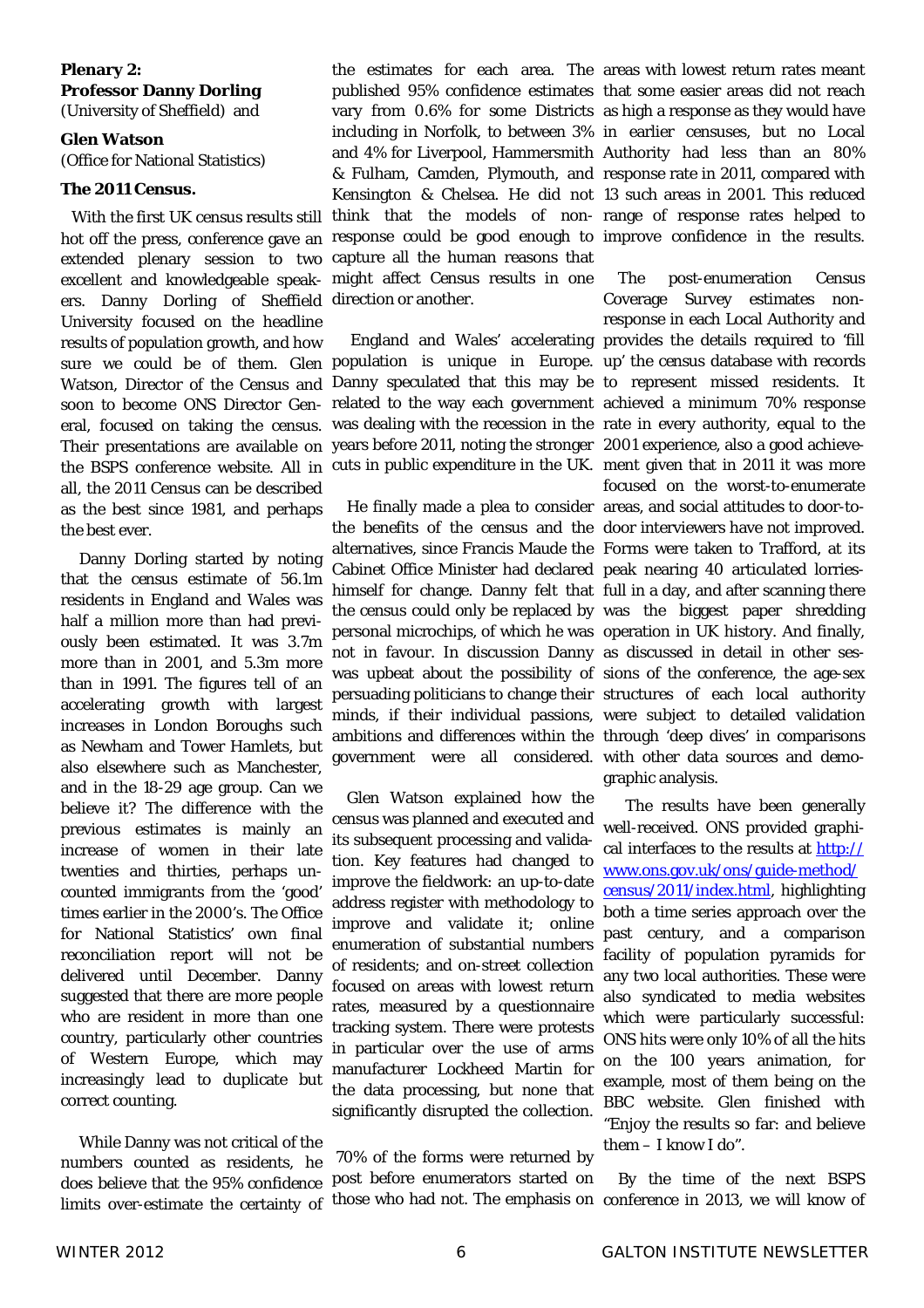challenges to census results if any the intervening twelve months. materialise. But we will also hear of extensive analysis of the results which will be released with increasing detail plenary reports: of population characteristics during **Ben Wilson and Ludi Simpson**

#### **WALES GENE PARK SIXTH FORM CONFERENCE**

The Wales Gene Park has organised a Sixth Form Conference on alternate years since 2004 when about 250 pupils attended the event in Cardiff. Since then it has grown and this year over 850 students attended the Wrexham event at the William Aston Hall, Glyndwr University and nearly 1500 attended the Cardiff event at St David's Hall in the city centre.

Topics are chosen for their relevance to the A/S and A level syllabi but they also have to be interesting and entertaining in order to keep the students engaged. The speakers each give us 3 questions which will be answered in their talks and we produced quiz sheets based on this information. The students were encouraged to listen for the answers by offering prizes for correctly completed sheets. The evaluation sheets for staff are used in the planning of future events to ensure they are relevant.

 This year we were joined by eight speakers who were all received enthusiastically and evaluated well. The following abstracts were sent to schools prior to the event.

#### **Wrexham:**

**Dr Sue Assinder, Director of Education, Liverpool School of Tropical Medicine**

#### **The ABC of DNA**

Knowing about the fundamental structure and function of DNA is critical if we want to understand modern advances such as genetic engineering and DNA fingerprinting.

This talk will take a historical perspective to the story of DNA, beginning with its discovery in the shadow of the Crimean War and concluding with the elucidation of the human genome sequence. It will describe the key experiments through which scientists worked out the structure of DNA, established its organisation within chromosomes and painstakingly dissected the cellular processes involved in replication and protein synthesis. The focus will be on highlighting the experimental approach to scientific discovery and the way in which collective scientific knowledge builds gradually on the work of generations of individual scientists.

#### **Matthew Watts, Regulatory Policy Manager, HFEA**

#### **Debating Mitochondria Replace-Dr Natasha De Vere, Head Of ment**

Researchers are working on new medical techniques that could allow women to avoid passing on genetically inherited mitochondrial diseases to their children. These techniques, which are IVF based, offer options for affected families. However they are also at the cutting edge, both of science and of ethics. The HFEA is the UK regulator of assisted reproductive techniques, and has launched a consultation to seek the publics' view on the social and ethical impact of making these techniques available to patients.**http:mitochondria.hfea.go v.uk/mitochondria/**

#### **Dr. Pablo Orozco-Terwengel, Research Scientist, Cardiff University**

#### **Conservation of Endangered Species and Wildlife Forensics**

Planet earth presents an astonishing diversity of organisms. This diver-matK to act as the DNA barcode for

**BSPS** would like to take this opportunity to thank **The Galton Institute** for their generous financial support towards Conference costs, particularly student bursaries.

sity has taken millions of years to form through the process of evolution. However, while there have been several mass extinctions in the past, the last couple of hundreds of years have experienced a dramatic decline in diversity paralleled by an increase in human population size. Developments in molecular biology and genetics have opened new windows to understand species diversity. Furthermore, molecular genetics has become a tool of utmost importance for scientists to understand the nature of population's genetic variation in relation to species distribution, demography and adaptation. In this presentation I will discuss the value of molecular genetics for wildlife and the impact it has on the field of conservation genetics.

## **Science And Research, National Botanic Garden of Wales**

#### **Barcode Wales: Dna Barcoding the Nation's Native Flowering Plants for Biodiversity Conservation and Human Health**

DNA barcoding uses specific regions of DNA to act as unique identifier for species. First a reference database of DNA barcodes is created using known samples and then unknown DNA sequences can be compared to these to allow an identification to be made. Species can be identified from pollen grains, fragments of seeds or roots, wood, dung, stomach contents or environmental samples collected from the air, soil or water. Projects are underway throughout the world to DNA barcode all living things and ensure that these barcodes are freely available online as a global resource. The scientific community have agreed on sections of two genes called rbcL and